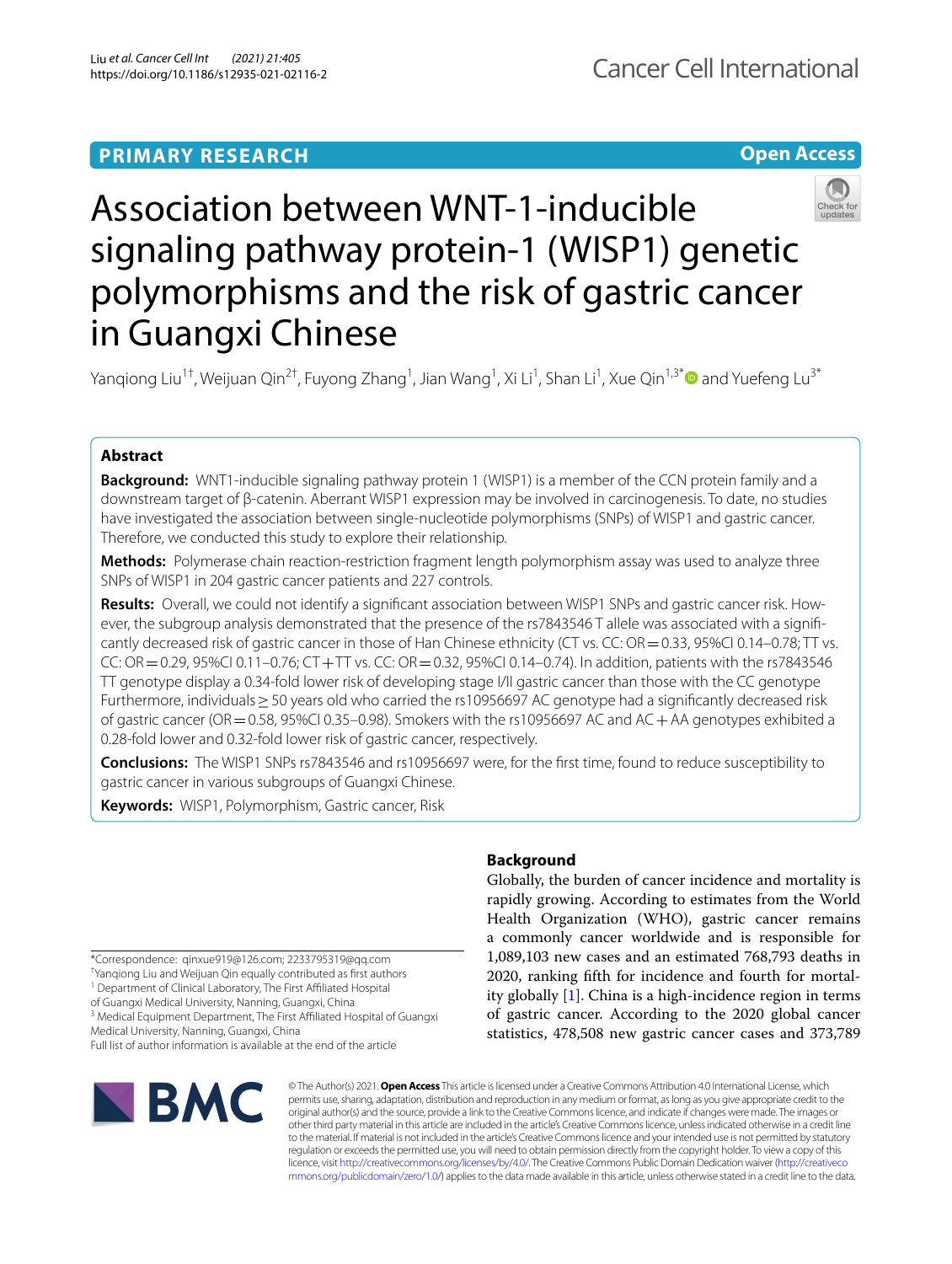deaths were estimated to have occurred in China in 2020, accounting for 43.9% and 48.6% of cases and deaths worldwide, respectively  $[2]$  $[2]$ . The high incidence and mortality in China highlight the importance of understanding the risk factors related to gastric cancer development. Also, gastric cancer has a multifactorial etiology in terms of risk factors, carcinogenesis, and epidemiologic patterns [\[3](#page-7-2)]. Chronic *Helicobacter pylori* infection is considered the primary cause, with almost all cases attributed to this bacterium [\[4](#page-7-3)]. The prevalence of *H. pylori* infection is extremely high, infecting half of the world's population [\[5](#page-7-4)]. However, only about 1% people with *Helicobacter* infections will develop gastric cancer, likely because of diferences in host genetics, gender, age of infection acquisition, alcohol consumption, tobacco smoking, and environmental factors [[6\]](#page-7-5). More novel and powerful methods of identifying the predisposing genetic factors are expected to provide new insights regarding the basic molecular pathways involved in tumorigenesis.

WNT1-inducible signaling pathway protein-1 (WISP1), also known as CCN4, is a cysteine-rich protein that belongs to the CCN protein family [[7\]](#page-7-6). WISP1 is a target of the Wnt1 pathway, which can modulate multiple processes that involve tumorigenesis and stem cell proliferation [[8\]](#page-7-7). WISP1 aberrant expression is associated with the promotion of various pathologies, including osteoarthritis, fbrosis, and cancer [\[9](#page-7-8)]. In 2017, Jia et al. frst suggested that WISP1was up-regulated in gastric cancer and acted as an oncogene by promoting proliferation, migration, and invasion in gastric cancer cells [\[10](#page-7-9)]. Additionally, Zhang et al. demonstrated that signifcantly up-regulated WISP1 expression was associated with cancer progression, chemotherapy outcomes, and poor prognosis in gastric cancer in 2019  $[11]$  $[11]$ . The observation that WISP1 plays an important role in the progression of gastric cancer highlights the importance of identifying the variants of this gene because a single nucleotide polymorphism (SNP) can change the encoded amino acids in a protein when it arises in the related coding sequence, thus infuencing gene function and phenotype [[12\]](#page-8-0).

The WISP1 gene consists of five exons and four introns located on chromosome 8q24.1 to 8q24.3, and it has been shown to be highly polymorphic [[13](#page-8-1)]. Several clinical studies have indicated a signifcant association between WISP1 polymorphisms and various cancers, such as breast cancer [[14\]](#page-8-2), urothelial cell carcinoma [[15\]](#page-8-3), hepatocellular carcinoma  $[16]$  $[16]$ , oral squamous cell carcinoma [[17\]](#page-8-5), lung cancer [\[18](#page-8-6)] and uterine cervical cancer [[19\]](#page-8-7). Up until now, to our knowledge, no study has established a connection between WISP1 genetic polymorphisms and gastric cancer. Therefore, we conducted this study to explore the association between the WISP1 SNPs rs2929973, rs7843546, and rs10956697 and susceptibility to gastric cancer in a Guangxi (Southwest China) population.

# **Methods**

# **Sample size consideration**

We estimated the sample size using Quanto software (Version 1.2.4)  $[20, 21]$  $[20, 21]$  $[20, 21]$  $[20, 21]$  $[20, 21]$ . An unmatched case–control design will be used. The prevalence of the WISP1 SNP rs2929973 T allele in the HapMap global population is 0.8451 (HapMap Project dbSNP database: [http://www.](http://www.ncbi.nlm.nih.gov/snp/) [ncbi.nlm.nih.gov/snp/\)](http://www.ncbi.nlm.nih.gov/snp/). The inheritance model is recessive. The relative risk is 2.0. The desired power is 80% at a signifcance level of 0.05, with a two-sided alternate hypothesis. According to the above parameters, the estimated 186 case–control pairs required for the desired power to assess the risk of WISP1 genetic variation on gastric cancer development.

# *Study subjects*

We enrolled 204 gastric cancer patients in this study. All cases were newly clinically and pathologically confrmed as primary gastric cancer without a history of abdominal surgery and admitted to the First Afliated Hospital of Guangxi Medical University, Guangxi, China, as has been described in our previous study [\[22\]](#page-8-10). Patients were excluded if they had any of the following: (a) concomitant malignant neoplasia, (b) acquired immunodefciency syndrome, (c) acute or chronic infammatory diseases, and (d) positive antibodies for *H. pylori*.

For the control group, we selected 227 healthy individuals recruited from the general health check-up centers at the same hospital during the same period of the study. The individuals in the control group had no previous genetic history of the tumor and were matched with the case group in terms of gender and age. The clinical and pathological characteristics of all subjects were collected based on an electronic medical record system.

# **Selection of WISP1 SNPs**

For this study, SNPs were selected based on data from the International HapMap Project [\(http://hapmap.ncbi.](http://hapmap.ncbi.nlm.nih.gov/) [nlm.nih.gov/\)](http://hapmap.ncbi.nlm.nih.gov/), dbSNP database ([http://www.ncbi.nlm.](http://www.ncbi.nlm.nih.gov/projects/SNP/) [nih.gov/projects/SNP/\)](http://www.ncbi.nlm.nih.gov/projects/SNP/), and fndings of previous studies reporting the efect of WISP1 genetic polymorphisms on cancer susceptibility [[14](#page-8-2)[–19](#page-8-7), [23\]](#page-8-11). All SNPs had minor allele frequencies (MAF) of >5% to prevent false-negative results. Based on the aforementioned criteria, three SNPs were selected: rs2929973, rs7843546, and rs10956697.

# **DNA extraction and WISP1 genotyping**

Genomic DNA was isolated from EDTA-anticoagulated venous blood using the phenol–chloroform protocol, as described in detail in our previous studies  $[22, 24]$  $[22, 24]$  $[22, 24]$  $[22, 24]$  $[22, 24]$ . The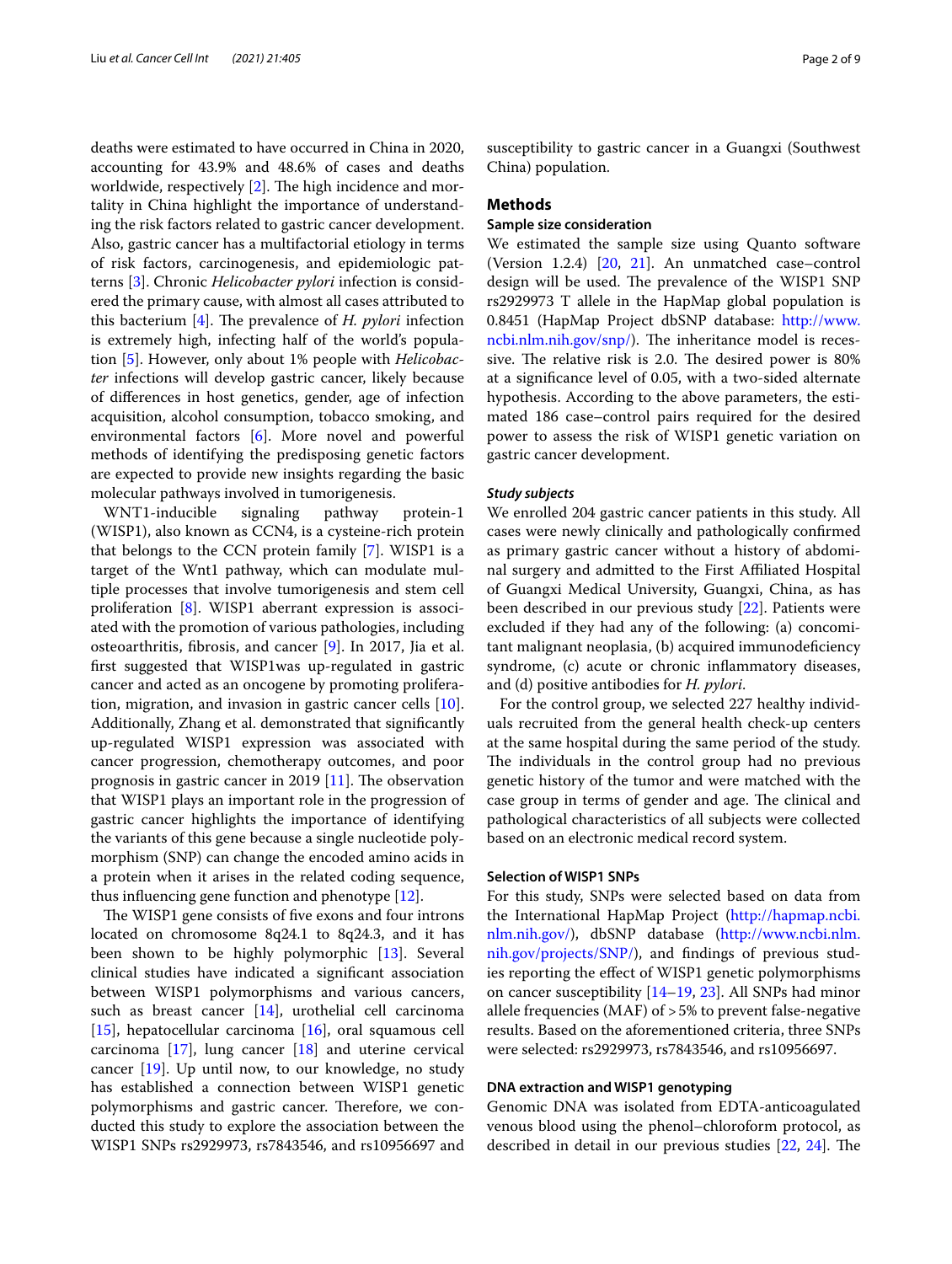concentration and purity of the DNA were determined spectrophotometrically. The obtained DNA was stored at  $-20$  °C and prepared for genotyping using polymerase chain reaction (PCR). Genotyping was conducted via restriction fragment length polymorphism (RFLP) assay, as described previously [\[22,](#page-8-10) [24](#page-8-12)].

## **DNA sequencing**

To determine the accuracy of the polymerase chain reaction-restriction fragment length polymorphism (PCR-RFLP) method, a random selection of>5% of all samples was genotyped via the direct sequencing method with an ABI Prism 3100 (Applied Biosystems, Shanghai Sangon Biological Engineering Technology & Services Co., Ltd., China). The resultant genotypes showed no differences.

#### **Statistical analysis**

A student's *T*-test or Mann–Whitney *U* test was applied to analyze the continuous variables. The  $\chi^2$  test or Fisher's exact test was applied to analyze the categorical variables. Adjusted odds ratios (AORs) and 95% confdence intervals (CIs) were estimated using logistic regression models. These AORs and 95%CIs were used to assess the association between genotype frequencies and gastric cancer risk and clinical and pathological characteristics. To evaluate the joint efects of the three SNPs in the WISP1 gene, SHEsis software [\(http://analysis.bio-x.](http://analysis.bio-x.cn/myAnalysis.php) [cn/myAnalysis.php](http://analysis.bio-x.cn/myAnalysis.php)) [\[25](#page-8-13)] was employed to construct haplotypes between the patients and controls. SPSS Version 16.0 for Windows (SPSS Inc., IL, USA) software was used for all the statistical analyses. A two-sided P*-*value of<0.05 was accepted as statistically signifcant.

# **Results**

# **Characteristics of the study subjects**

Table [1](#page-2-0) shows the demographic and clinical characteristics of all the subjects in the study. In total, 204 gastric cancer patients and 227 controls were enrolled in the study. Their ages and sexes were well-matched ( $P=0.057$ ) and  $P=0.954$ , respectively). There were no differences between the two groups in terms of smoking, drinking alcohol, or ethnicity. The patient groups had a signifcantly lower average BMI as compared to the healthy controls. Most patients (70.6%) had stage III/IV gastric cancer, while 29.4% had stage I/II disease. Most tumors (82.4%) were classifed as undiferentiated or poorly differentiated (Table [1](#page-2-0)).

## **WISP1 polymorphisms and gastric cancer risk**

The genotypic distributions of the WISP1 SNPs rs2929973, rs7843546, and rs10956697 in the gastric cancer group and normal control group were all in accordance with the Hardy–Weinberg equilibrium  $(P>0.05)$ .

<span id="page-2-0"></span>**Table 1** The distributions of demographical characteristics in 227 controls and 204 patients with gastric cancer

| <b>Characteristics</b>           | Patients ( $N = 204$ ) | Controls ( $N = 227$ ) P value |         |
|----------------------------------|------------------------|--------------------------------|---------|
| Ages(mean $\pm$ SD,<br>years)    | 54.31 ± 12.00          | $52.58 \pm 5.13$               | 0.057   |
| BMI (mean ± SD,<br>$kg/m2$ )     | $20.59 \pm 3.11$       | $22.47 \pm 3.47$               | < 0.001 |
| Gender                           |                        |                                |         |
| Male                             | 134 (65.7%)            | 138 (60.8%)                    | 0.954   |
| Female                           | 70 (34.0%)             | 89 (39.2%)                     |         |
| Ethnicity                        |                        |                                |         |
| Han                              | 99 (48.5%)             | 112 (49.3%)                    | 0.975   |
| Zhuang                           | 92 (45.1%)             | 100 (44.1%)                    |         |
| Other                            | 13 (6.4%)              | 15 (6.6%)                      |         |
| Smoking                          |                        |                                |         |
| Yes                              | 58 (28.4%)             | 71 (31.3%)                     | 0.519   |
| <b>No</b>                        | 146 (71.6%)            | 156 (68.7%)                    |         |
| Drinking alcohol                 |                        |                                |         |
| Yes                              | 52 (25.5%)             | 67 (29.5%)                     | 0.351   |
| No                               | 152 (74.5%)            | 160 (70.5%)                    |         |
| Cell differentiation             |                        |                                |         |
| Moderate and<br>poor             | 168 (82.4%)            |                                |         |
| Well                             | 36 (17.6%)             |                                |         |
| Clinical stage                   |                        |                                |         |
| 1/11                             | 60 (29.4%)             |                                |         |
| III/IV                           | 144 (70.6%)            |                                |         |
| Family history of gastric cancer |                        |                                |         |
| Yes                              | 6(2.9)                 | 4(1.8)                         | 0.833   |
| <b>No</b>                        | 198 (97.1)             | 223 (98.2)                     |         |
|                                  |                        |                                |         |

*SD* standard deviation

\* *P* value<0.05 as statistically signifcant

The frequency distribution and logistic regression analysis of the polymorphisms of the WISP1 gene in the gastric cancer and control groups are shown in Table [2](#page-3-0). After logistic regression adjustment analysis based on gender, age, BMI, ethnicity, smoking, and drinking alcohol, no signifcant diferences were observed between gastric cancer patients and the control group in terms of the rs2929973, rs7843546, and rs10956697 polymorphisms of the WISP1 gene.

To clarify the role of WISP1 genetic polymorphisms in gastric cancer's demographic and clinical variables, the respective SNPs were analyzed to determine their correlations with clinical parameters. Tables [3](#page-4-0), [4](#page-5-0), [5](#page-6-0) and Additional fles [1](#page-7-11), [2](#page-7-12), [3,](#page-7-13) [4](#page-7-14) present the results of the subgroup analyses performed by clinical stage, cell diferentiation, gender, age, ethnicity, smoking status, and drinking status. In an evaluation of clinical stage and rs7843546 WISP1 genotypes, patients with the TT genotype displayed a 0.34-fold lower risk of developing stage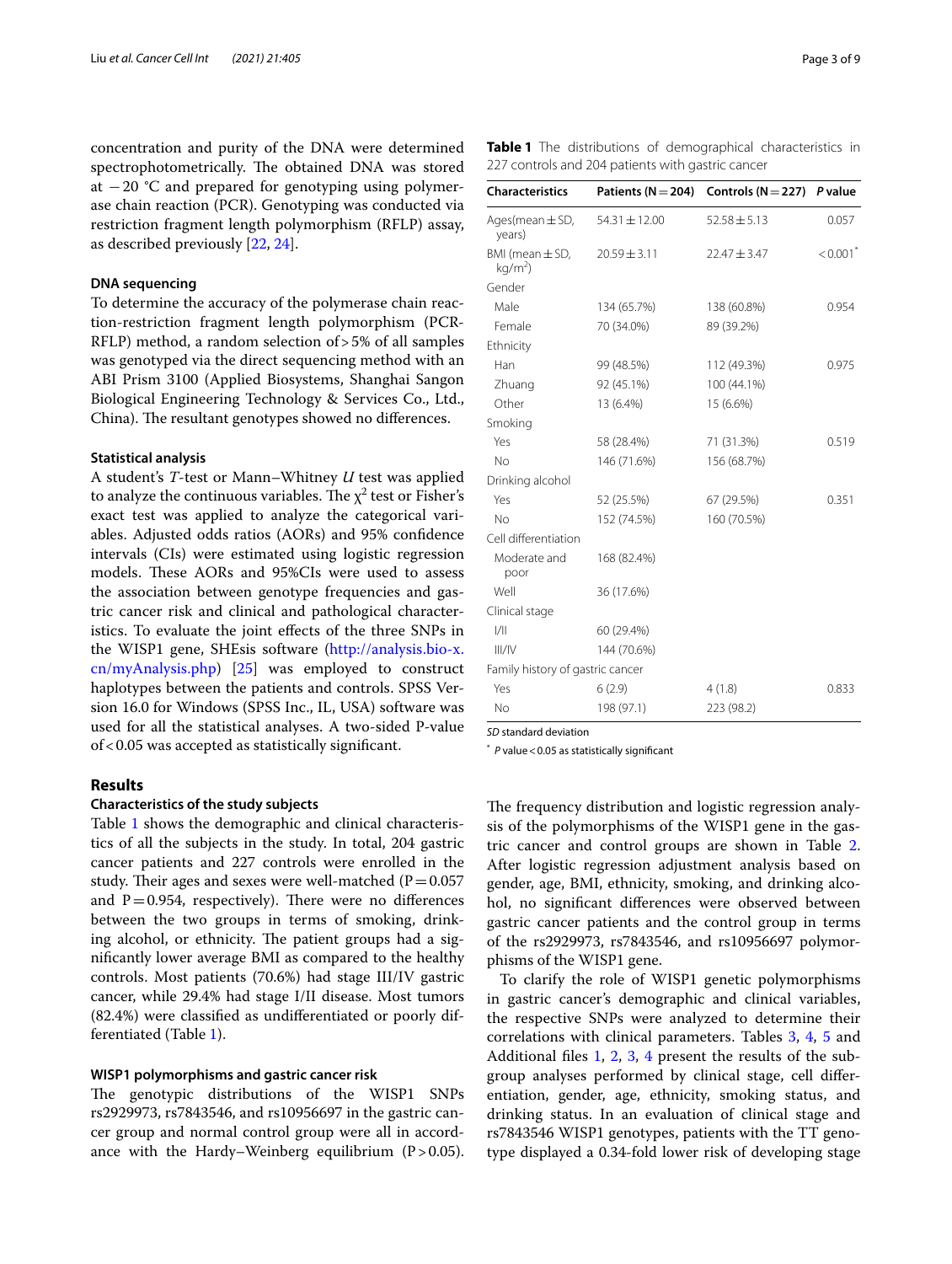<span id="page-3-0"></span>**Table 2** The frequency distribution and logistic regression analysis of the polymorphism of WISP1 gene in gastric cancer and control group

| Variables   | <b>Gastric cancer</b><br>$(N = 204)$ n $(\%)$ | Controls<br>$(N=227) n$<br>(%) | AOR (95% CI)        | P     |
|-------------|-----------------------------------------------|--------------------------------|---------------------|-------|
| rs2929973   |                                               |                                |                     |       |
| Alleles     |                                               |                                |                     |       |
| Τ           | 285 (69.9)                                    | 295 (65.0)                     | 1.00 <sup>ref</sup> |       |
| G           | 123 (30.1)                                    | 159 (35.0)                     | $0.83(0.61 - 1.13)$ | 0.230 |
| Co-dominant |                                               |                                |                     |       |
| TТ          | 100 (49.0)                                    | 102 (44.9)                     | 1.00 <sup>ref</sup> |       |
| TG          | 85 (41.7)                                     | 91 (40.1)                      | $0.99(0.64 - 1.54)$ | 0.967 |
| GG          | 19 (9.3)                                      | 34 (15.0)                      | $0.63(0.32 - 1.21)$ | 0.164 |
| Dominant    |                                               |                                |                     |       |
| TT          | 100 (49.0)                                    | 102 (44.9)                     | 1.00 <sup>ret</sup> |       |
| $TG + GG$   | 104(51.0)                                     | 125(55.1)                      | $0.88(0.58 - 1.32)$ | 0.536 |
| Recessive   |                                               |                                |                     |       |
| $TT + TG$   | 185 (90.7)                                    | 193 (85.0)                     | 1.00 <sup>ret</sup> |       |
| GG          | 19(9.3)                                       | 34 (15.0)                      | $0.62(0.33 - 1.17)$ | 0.141 |
| rs7843546   |                                               |                                |                     |       |
| Allele      |                                               |                                |                     |       |
| C           | 191 (46.8)                                    | 191 (42.1)                     | 1.00 <sup>ret</sup> |       |
| Τ           | 217 (53.2)                                    | 263 (57.9)                     | $0.84(0.63 - 1.12)$ | 0.224 |
| Co-dominant |                                               |                                |                     |       |
| CC          | 41 (20.1)                                     | 36 (15.9)                      | 1.00 <sup>ret</sup> |       |
| CT          | 109 (53.4)                                    | 119 (52.4)                     | $0.86(0.49 - 1.48)$ | 0.577 |
| TT.         | 54 (26.5)                                     | 72 (31.7)                      | $0.68(0.37 - 1.24)$ | 0.204 |
| Dominant    |                                               |                                |                     |       |
| CC          | 41 (20.1)                                     | 36 (15.9)                      | 1.00 <sup>ret</sup> |       |
| $CT + TT$   | 163 (79.9)                                    | 191 (84.1)                     | $0.79(0.47 - 1.33)$ | 0.376 |
| Recessive   |                                               |                                |                     |       |
| $CT + CC$   | 150 (73.5)                                    | 155 (68.3)                     | 1.00 <sup>ret</sup> |       |
| π           | 54 (26.5)                                     | 72 (31.7)                      | $0.78(0.50 - 1.21)$ | 0.262 |
| rs10956697  |                                               |                                |                     |       |
| Allele      |                                               |                                |                     |       |
| C           |                                               |                                | 1.00 <sup>ref</sup> |       |
| Α           | 278 (68.1)                                    | 286 (63.0)                     | $0.88(0.65 - 1.20)$ |       |
| Co-dominant | 130 (31.9)                                    | 168 (37.0)                     |                     | 0.421 |
| CC          |                                               |                                | 1.00 <sup>ref</sup> |       |
|             | 95 (46.6)                                     | 86 (37.9)                      |                     |       |
| АC<br>AA    | 88 (43.1)                                     | 114 (50.2)                     | $0.78(0.50 - 1.19)$ | 0.248 |
|             | 21 (10.3)                                     | 27 (11.9)                      | $0.90(0.45 - 1.79)$ | 0.771 |
| Dominant    |                                               |                                |                     |       |
| CC          | 95 (46.6)                                     | 86 (37.9)                      | 1.00 <sup>ref</sup> |       |
| $AC + AA$   | 109 (53.4)                                    | 141 (62.1)                     | $0.79(0.52 - 1.19)$ | 0.254 |
| Recessive   |                                               |                                |                     |       |
| $CC+AC$     | 183 (89.7)                                    | 200 (88.1)                     | 1.00 <sup>ref</sup> |       |
| AA          | 21 (10.3)                                     | 27 (11.9)                      | $1.02(0.53 - 1.96)$ | 0.947 |

*ref* reference; *AOR* Adjusted odds ratio; *95% CI* 95% confdence interval; adjusted for age, BMI ethnicity, smoking and drinking alcohol

I/II gastric cancer than those with the CC genotype  $(OR = 0.34; 95\% \text{ CI } 0.14 - 0.84; P = 0.020)$  (Table [3\)](#page-4-0) after adjusting for gender, age, BMI, ethnicity, smoking, and drinking. In addition, after adjustment for the abovementioned variables, subjects carrying at least one copy of the T allele for the rs7843546 SNP exhibited a 0.46 fold lower risk of stage I/II gastric cancer than those with the CC genotype (dominant model:  $CT+TT$  vs. CC,  $OR = 0.46$ , 95% CI 0.22–0.96, P = 0.038) (Table [3\)](#page-4-0). However, the other SNPs genotypes did not exhibit a signifcant diference in this regard.

When the subjects were further divided into subgroups according to the age, signifcant diferences were found in the genotypic distributions of the WISP1 SNP rs10956697 in subjects  $\geq$  50 years old carrying the AC genotype as compared with those carrying the CC genotype (AC vs. CC: OR = 0.58, 95%CI 0.35–0.98, P = 0.043) (Additional fle [1\)](#page-7-11). No diference was observed in subjects<50 years old.

As regards ethnicity, for the Han Chinese ethnicity, the presence of the rs7843546 T allele was associated with a signifcantly decreased risk of gastric cancer (CT vs. CC: OR = 0.33, 95%CI 0.14–0.78, P = 0.012; TT vs. CC: OR=0.29, 95%CI 0.11-0.76, P=0.012; dominant model  $CT+TT$  vs.  $CC: OR = 0.32, 95\% CI 0.14-0.74, P = 0.007$ , whereas the association was not statistically signifcant among the Zhuang population cohort (Table [4\)](#page-5-0).

In the smoking status cohort, compared with patients carrying the CC genotype of SNP rs10956697, those with the AC and AC+AA genotype exhibited a 0.28 fold lower risk and 0.32-fold lower risk of gastric cancer  $(OR = 0.28, 95\% \text{ CI } 0.09 - 0.82, P = 0.021 \text{ and } OR = 0.32,$ 95% CI 0.12–0.89,  $P=0.030$ , respectively) (Additional fle [2](#page-7-12)). No diference was observed in the non-smoker cohort. No efect on the part of cell diferentiation (Table [5](#page-6-0)), gender, or drinking status on the association between the WISP1 polymorphism and susceptibility to gastric cancer was observed. No signifcant association was observed between the WISP1 rs2929973 polymorphism and risk of gastric cancer in any genetic models.

# **Discussion**

WISP1 polymorphisms have been identifed in various cancers, including breast cancer [\[13](#page-8-1)], urothelial cell carcinoma [[14\]](#page-8-2), hepatocellular carcinoma [[15\]](#page-8-3), oral squamous cell carcinoma [[16](#page-8-4)], lung cancer [\[17\]](#page-8-5), and uterine cervical cancer [[18\]](#page-8-6), but data are scant as to the involvement of WISP1 polymorphisms in gastric cancer. As far as we are aware, our study is the frst to investigate the distributions of the rs2929973, rs7843546, and rs10956697 SNPs and their associations with the development of gastric cancer in a Guangxi Chinese population. Our results revealed the correlations between WISP1 SNPs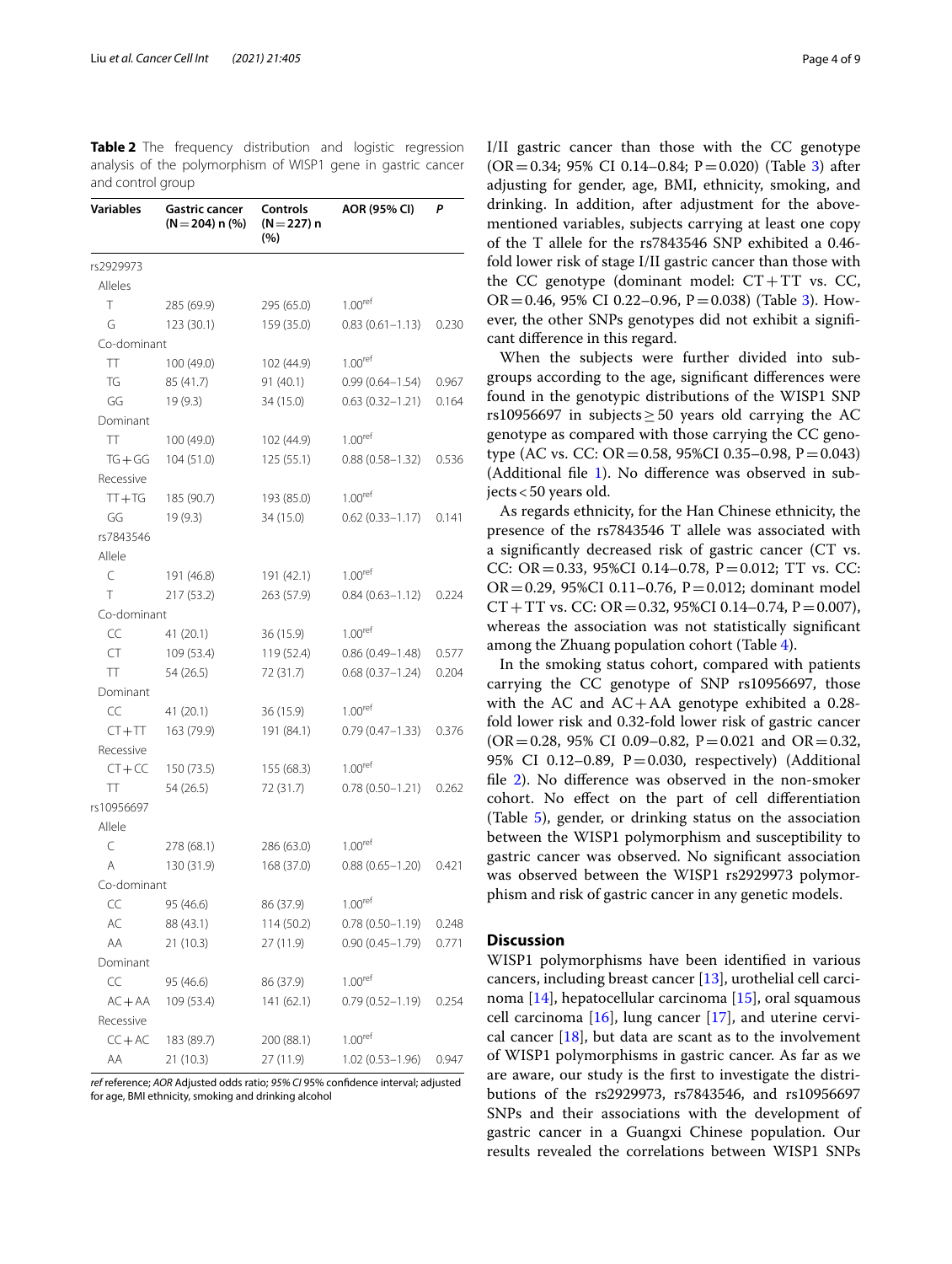| <b>Variables</b>    | Clinical stage I/II    |                     | Clinical stage III/IV |             |                      |                     |       |
|---------------------|------------------------|---------------------|-----------------------|-------------|----------------------|---------------------|-------|
|                     | Controls ( $N = 227$ ) | Cancer ( $N = 60$ ) | *OR (95% CI)          | P           | Cancer ( $N = 144$ ) | AOR (95% CI)        | P     |
| rs2929973           |                        |                     |                       |             |                      |                     |       |
| Co-dominant TT      | 102 (44.9)             | 26(43.3)            | 1.00 <sup>ref</sup>   |             | 74 (51.4)            | 1.00 <sup>ref</sup> |       |
| TG                  | 91(40.1)               | 28 (46.7)           | $1.30(0.46 - 3.70)$   | 0.624       | 57 (39.6)            | $0.88(0.54 - 1.42)$ | 0.591 |
| GG                  | 34 (15.0)              | 6(10.0)             | $1.71(0.60 - 4.85)$   | 0.315       | 13(9.0)              | $0.58(0.28 - 1.21)$ | 0.144 |
| Dominant TT         | 102 (44.9)             | 26(43.3)            | 1.00 <sup>ref</sup>   |             | 74 (51.4)            | 1.00 <sup>ref</sup> |       |
| $TG + GG$           | 125(55.1)              | 34 (56.7)           | $1.17(0.62 - 2.20)$   | 0.636       | 70 (48.6)            | $0.78(0.50 - 1.23)$ | 0.286 |
| Recessive TT + TG   | 193 (85.0)             | 54 (90.0)           | 1.00 <sup>ref</sup>   |             | 131 (91.0)           | 1.00 <sup>ref</sup> |       |
| GG                  | 34 (15.0)              | 6(10.0)             | $0.67(0.25 - 1.81)$   | 0.433       | 13(9.0)              | $0.61(0.30 - 1.23)$ | 0.163 |
| rs7843546           |                        |                     |                       |             |                      |                     |       |
| Co-dominant CC      | 36 (15.9)              | 17(28.3)            | 1.00 <sup>ref</sup>   |             | 24(16.7)             | 1.00 <sup>ref</sup> |       |
| <b>CT</b>           | 119 (52.4)             | 30 (50.0)           | $0.54(0.25 - 1.17)$   | 0.116       | 79 (54.9)            | $1.08(0.58 - 2.02)$ | 0.808 |
| TT                  | 72 (31.7)              | 13(21.7)            | $0.34(0.14 - 0.84)$   | $0.020*$    | 41(28.5)             | $0.90(0.46 - 1.77)$ | 0.756 |
| Dominant CC         | 36 (15.9)              | 17(28.3)            | 1.00 <sup>ref</sup>   |             | 24(16.7)             | 1.00 <sup>ref</sup> |       |
| $CT + TT$           | 191 (84.1)             | 43 (71.7)           | $0.46(0.22 - 0.96)$   | $0.038^{*}$ | 120 (83.3)           | $1.02(0.56 - 1.85)$ | 0.953 |
| Recessive CT+CC     | 155 (68.3)             | 47 (78.3)           | 1.00 <sup>ref</sup>   |             | 103 (71.5)           | 1.00 <sup>ref</sup> |       |
| TT                  | 72 (31.7)              | 13(21.7)            | $0.52(0.25 - 1.10)$   | 0.087       | 41(28.5)             | $0.87(0.54 - 1.41)$ | 0.569 |
| rs10956697          |                        |                     |                       |             |                      |                     |       |
| Co-dominant CC      | 86 (37.9)              | 26(43.3)            | 1.00 <sup>ref</sup>   |             | 69 (47.9)            | 1.00 <sup>ref</sup> |       |
| AC                  | 114(50.2)              | 27(45.0)            | $0.84(0.43 - 1.63)$   | 0.609       | 61(42.4)             | $0.72(0.45 - 1.16)$ | 0.176 |
| AA                  | 27 (11.9)              | 7(11.7)             | $1.08(0.38 - 3.03)$   | 0.888       | 14(9.7)              | $0.83(0.39 - 1.79)$ | 0.636 |
| Dominant CC         | 86 (37.9)              | 26(43.3)            | 1.00 <sup>ref</sup>   |             | 69 (47.9)            | 1.00 <sup>ref</sup> |       |
| $AC + AA$           | 141(62.1)              | 34 (56.7)           | $0.88(0.47 - 1.66)$   | 0.696       | 75 (52.1)            | $0.73(0.46 - 1.14)$ | 0.166 |
| Recessive $CC + AC$ | 200(88.1)              | 53 (88.3)           | 1.00 <sup>ref</sup>   |             | 130 (90.3)           | 1.00 <sup>ref</sup> |       |
| AA                  | 27 (11.9)              | 7(11.7)             | $1.18(0.45 - 3.13)$   | 0.739       | 14(9.7)              | $0.97(0.47 - 2.01)$ | 0.943 |

<span id="page-4-0"></span>

*ref* reference; *AOR* Adjusted odds ratio; *95% CI* 95% confdence interval; adjusted for age, BMI ethnicity, smoking and drinking alcohol

\* *P*<0.05 as statically signifcant

(rs7843546 and rs10956697) and gastric cancer susceptibility in various subgroups. More specifcally, the SNP  $rs7843546$  TT and  $CT+TT$  genotype reduced susceptibility to stage I/II gastric cancer, with CC as a reference. The presence of the rs7843546 T allele was also associated with a signifcantly reduced risk of gastric cancer in a Han population. In addition, we found that smokers and subjects  $>50$  years old carrying the AC or  $AC+AA$ genotype of the WISP1 rs10956697 polymorphism were less likely than CC homozygotes to develop gastric cancer. Both SNPs were discovered, for the frst time, to be associated with the gastric cancer.

Most previous researches on the association between WISP1 polymorphisms and cancer were focused on the SNPs rs2929970, rs2929973, and rs2977530. The SNPs rs2929970 and rs2929973 are located in the 3′UTR of the WISP1 gene, and rs2977530 is located in introns. In the frst second, in 2010, Frank et al*.* investigated the association between the WISP1 SNP rs2929970 and colorectal cancer risk but found no evidence for the said risk [\[26](#page-8-14)]. Then, in 2015, Chen et al. found that the WISP1 SNPs

rs16893344, rs2977530, rs2977537, and rs62514004 were related to susceptibility to lung cancer but found no signifcant association for the SNPs rs2929970 or rs2929973 [[23\]](#page-8-11). By contrast, Lau et al*.* demonstrated that WISP1 SNP rs2929970 carriers with at least one G allele were susceptible to oral squamous cell carcinoma in 2017 [[17\]](#page-8-5). Moreover, Chen et al*.* revealed that the WISP1 SNP rs2977530 ( $AG + GG$ ) was associated with hepatocellular carcinoma development and that WISP1 SNPs  $rs62514004$  (AG+GG) and  $rs16893344$  (CT+TT) were correlated with lower risks of large tumor size, reaching a later clinical stage of hepatocellular carcinoma, in 2018 [[16](#page-8-4)]. Furthermore, Lin et al*.* demonstrated that the genotypes AG+GG in cases of WISP1 SNP rs2977530 reduced the susceptibility of Taiwanese women to invasive cervical cancer, whereas genotype AA in cases of rs2977537 increased said risk [\[19\]](#page-8-7). In addition, Lee et al*.* indicated that patients with urothelial cell carcinoma carrying rs2977530 genetic variants  $(AG + GG)$  had a higher risk of developing a more invasive tumor stage and a large tumor [[15](#page-8-3)]. Wang et al*.* found that breast cancer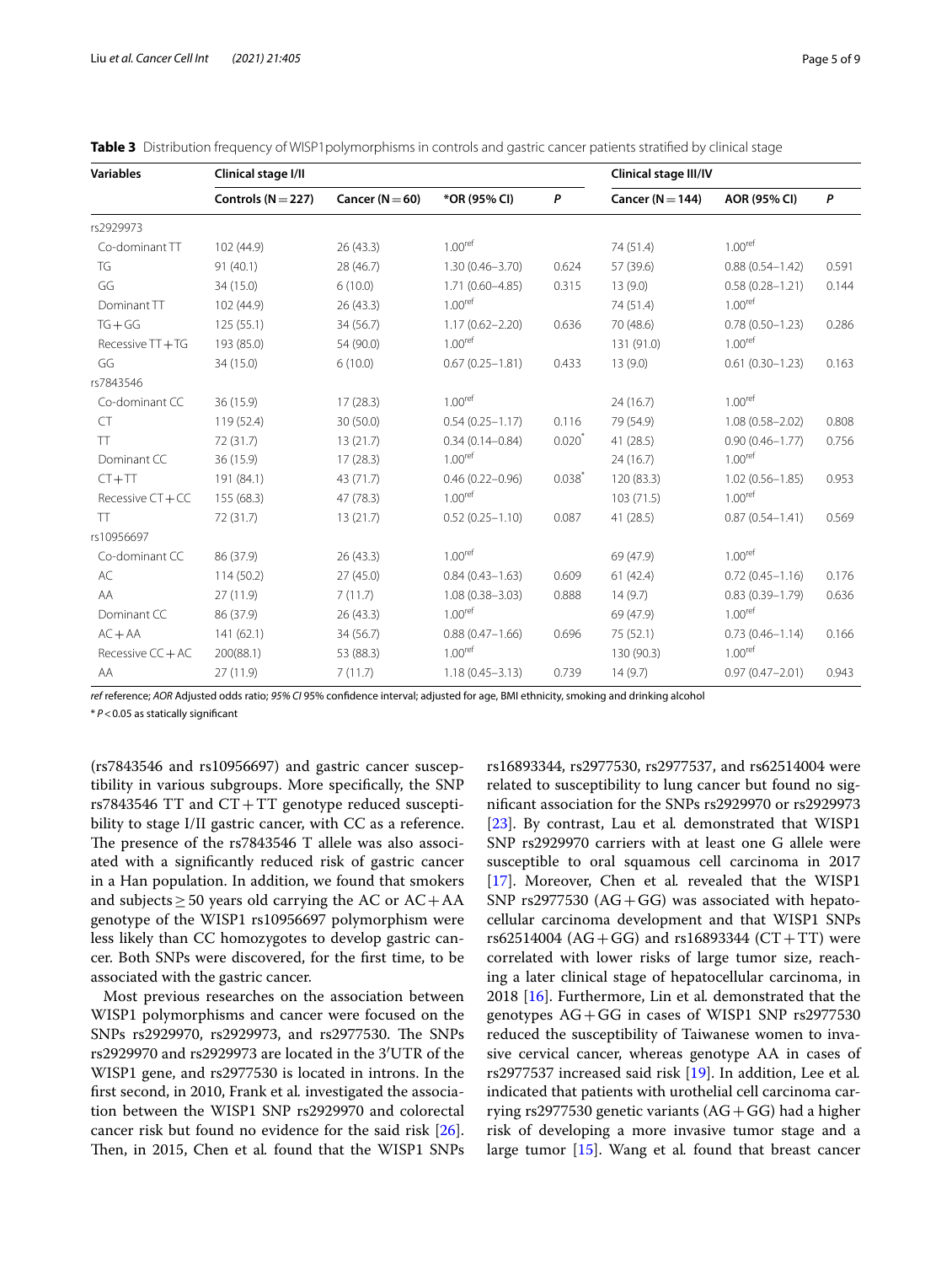| <b>Variables</b>  | Han                  |                                |                     |                      | Zhuang               |                                |                     |       |
|-------------------|----------------------|--------------------------------|---------------------|----------------------|----------------------|--------------------------------|---------------------|-------|
|                   | Cancer<br>$(N = 99)$ | <b>Controls</b><br>$(N = 112)$ | OR (95% CI)         | P                    | Cancer<br>$(N = 92)$ | <b>Controls</b><br>$(N = 100)$ | OR (95% CI)         | P     |
| rs2929973         |                      |                                |                     |                      |                      |                                |                     |       |
| Co-dominant TT    | 50                   | 56                             | 1.00 <sup>ref</sup> |                      | 45                   | 40                             | 1.00 <sup>ref</sup> |       |
| TG                | 38                   | 40                             | $1.19(0.62 - 2.29)$ | 0.601                | 40                   | 42                             | $0.90(0.46 - 1.74)$ | 0.750 |
| GG                | 11                   | 16                             | $0.93(0.37 - 2.36)$ | 0.875                | $\overline{7}$       | 18                             | $0.36(0.13 - 1.02)$ | 0.054 |
| Dominant TT       | 50                   | 56                             | 1.00 <sup>ref</sup> |                      | 45                   | 40                             | 1.00 <sup>ref</sup> |       |
| $TG + GG$         | 49                   | 56                             | $1.08(0.59 - 1.96)$ | 0.801                | 47                   | 60                             | $0.73(0.39 - 1.36)$ | 0.324 |
| Recessive TT + TG | 88                   | 96                             | 1.00 <sup>ref</sup> |                      | 85                   | 82                             | 1.00 <sup>ref</sup> |       |
| GG                | 11                   | 16                             | $0.85(0.35 - 2.06)$ | 0.714                | $\overline{7}$       | 18                             | $0.38(0.14 - 1.02)$ | 0.055 |
| rs7843546         |                      |                                |                     |                      |                      |                                |                     |       |
| Co-dominant CC    | 23                   | 14                             | 1.00 <sup>ref</sup> |                      | 15                   | 17                             | 1.00 <sup>ref</sup> |       |
| <b>CT</b>         | 50                   | 61                             | $0.33(0.14 - 0.78)$ | $0.012$ <sup>*</sup> | 52                   | 51                             | $1.53(0.64 - 3.64)$ | 0.335 |
| <b>TT</b>         | 26                   | 37                             | $0.29(0.11 - 0.76)$ | $0.012$ <sup>*</sup> | 25                   | 32                             | $0.94(0.37 - 2.38)$ | 0.896 |
| Dominant CC       | 23                   | 14                             | 1.00 <sup>ref</sup> |                      | 15                   | 17                             | 1.00 <sup>ref</sup> |       |
| $CT + TT$         | 76                   | 98                             | $0.32(0.14 - 0.74)$ | 0.007                | 77                   | 83                             | $1.27(0.56 - 2.87)$ | 0.570 |
| Recessive CT + CC | 73                   | 75                             | 1.00 <sup>ref</sup> |                      | 67                   | 68                             | 1.00 <sup>ref</sup> |       |
| <b>TT</b>         | 26                   | 37                             | $0.73(0.37 - 1.41)$ | 0.348                | 25                   | 32                             | $0.69(0.35 - 1.36)$ | 0.285 |
| rs10956697        |                      |                                |                     |                      |                      |                                |                     |       |
| Co-dominant CC    | 48                   | 41                             | 1.00 <sup>ref</sup> |                      | 41                   | 36                             | 1.00 <sup>ref</sup> |       |
| AC                | 38                   | 58                             | $0.71(0.37 - 1.36)$ | 0.308                | 44                   | 50                             | $0.82(0.43 - 1.56)$ | 0.542 |
| AA                | 13                   | 13                             | $1.23(0.47 - 3.23)$ | 0.678                | $\overline{7}$       | 14                             | $0.52(0.18 - 1.56)$ | 0.246 |
| Dominant CC       | 48                   | 41                             | 1.00 <sup>ref</sup> |                      | 41                   | 36                             | 1.00 <sup>ref</sup> |       |
| $AC + AA$         | 51                   | 71                             | $0.78(0.42 - 1.42)$ | 0.412                | 51                   | 64                             | $0.76(0.41 - 1.42)$ | 0.385 |
| Recessive CC + AC | 86                   | 99                             | 1.00 <sup>ref</sup> |                      | 85                   | 86                             | 1.00 <sup>ref</sup> |       |
| AA                | 13                   | 13                             | $1.42(0.57 - 3.51)$ | 0.449                | 7                    | 14                             | $0.59(0.21 - 1.65)$ | 0.310 |

<span id="page-5-0"></span>

| <b>Table 4</b> Distribution frequency of WISP1 polymorphisms in controls and gastric cancer patients stratified by ethnicity |  |  |  |  |  |  |  |
|------------------------------------------------------------------------------------------------------------------------------|--|--|--|--|--|--|--|
|------------------------------------------------------------------------------------------------------------------------------|--|--|--|--|--|--|--|

*ref* reference; *AOR* Adjusted odds ratio; *95% CI* 95% confdence interval; adjusted for gender, age, BMI smoking and drinking alcohol; \* *P*<0.05 as statically signifcant

patients with the WISP1 rs2929973 GG+TT genotype were likely to develop estrogen receptor (ER)- and progesterone receptor (PR)-positive tumor status [[14\]](#page-8-2). Our study does not support the hypothesis that WISP1 polymorphisms contribute to gastric cancer risk. However, our results provide evidence that gastric cancer subsets may be afected. Our results parallel the previous results reported by Lee  $[15]$  $[15]$ , Chen  $[16]$  $[16]$ , and Frank  $[26]$  $[26]$  but are not in accord with the results reported by Lau [\[17](#page-8-5)], Lin [[19\]](#page-8-7), and Wang  $[14]$  $[14]$ . These results demonstrate the variety of WISP1 polymorphisms in various cancers. There are two potential reasons for these inconsistencies that we may consider. One is that WISP1 expression varies in diferent cancers. Recent research has revealed that the roles of WISP1 in cancer occurrence and progression are diverse in diferent kinds of cancer. For example, WISP1 was found to negatively regulate the progress of cell motility and invasion via the inhibition of Rac function through integrins in lung cancer [[27](#page-8-15)]. In contrast, WISP-1 was up-regulated in gastric cancer tissues as compared with their adjacent noncancerous tissues, suggesting that WISP-1 acts as an oncogene in gastric cancer. Similar results were found in previous studies of liver cancer [[28\]](#page-8-16), breast cancer [[29](#page-8-17)], and endometrial adenocarcinoma  $[30]$  $[30]$ . The other potential reason is that the various ethnicities of the patients included in the aforementioned studies. Frank [\[26](#page-8-14)] studied Caucasians, but Wang [\[14](#page-8-2)], Lin [\[19](#page-8-7)], Lee [\[15\]](#page-8-3), Lau [[17](#page-8-5)], and Chen [[16](#page-8-4), [18,](#page-8-6) [23\]](#page-8-11) studied Asians. Our samples are taken from South Chinese population that is East Asian. In particular, our results revealed that the SNP rs7843546 TT genotype was associated with a signifcantly reduced risk of gastric cancer in a Han population but not a Zhuang population. This further indicated that WISP1 genotype distributions are diferent in diferent ethnicities.

*Helicobacter pylori* infection, aging, gender, smoking, and alcohol consumption are the main risk factor for the development of gastric cancer [[31\]](#page-8-19). In order to rule out the infuence of a confounding factor, *H. pylori* infection, we did not include *H. pylori* infection patients in our study. We further analyzed the correlations of WISP1 SNP polymorphisms with other confounding factors for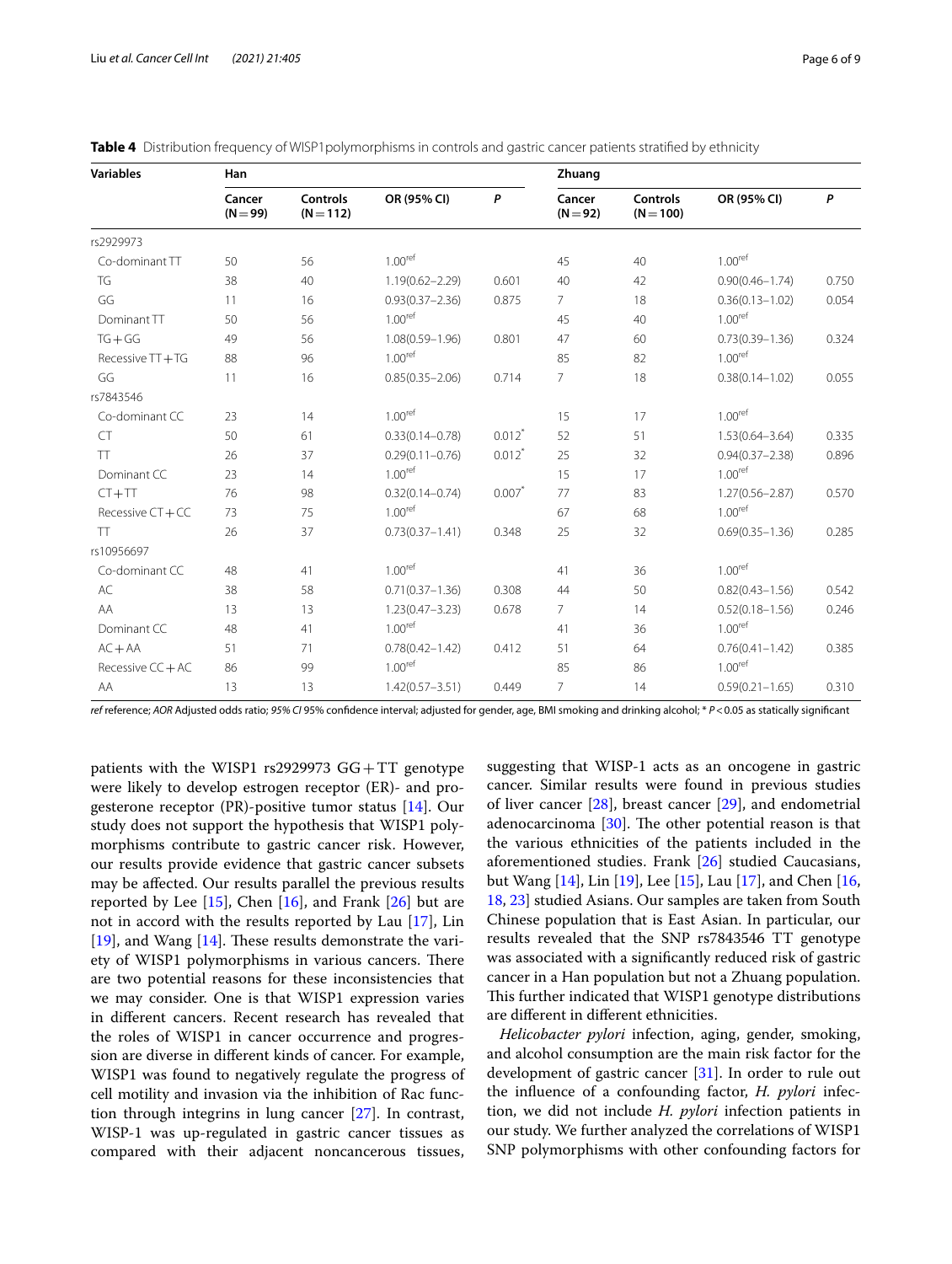| <b>Variables</b>    | Moderate and poor differentiation |                      | <b>Well differentiation</b> |       |                     |                     |       |
|---------------------|-----------------------------------|----------------------|-----------------------------|-------|---------------------|---------------------|-------|
|                     | Controls ( $N = 227$ )            | Cancer ( $N = 168$ ) | AOR (95% CI)                | P     | Cancer ( $N = 36$ ) | AOR (95% CI)        | P     |
| rs2929973           |                                   |                      |                             |       |                     |                     |       |
| Co-dominant TT      | 102(44.9)                         | 81(48.2)             | 1.00 <sup>ref</sup>         |       | 19(52.8)            | 1.00 <sup>ref</sup> |       |
| TG                  | 91(40.1)                          | 72(42.9)             | $1.03(0.65 - 1.62)$         | 0.912 | 13(36.1)            | $0.86(0.36 - 2.07)$ | 0.730 |
| GG                  | 34(15.0)                          | 15(8.9)              | $0.60(0.29 - 1.21)$         | 0.151 | 4(11.1)             | $0.96(0.27 - 3.39)$ | 0.953 |
| Dominant TT         | 102(44.9)                         | 81(48.2)             | 1.00 <sup>ref</sup>         |       | 19(52.8)            | 1.00 <sup>ref</sup> |       |
| $TG + GG$           | 125(55.1)                         | 87(51.8)             | $0.90(0.58 - 1.37)$         | 0.612 | 17(47.2)            | $0.88(0.39 - 1.99)$ | 0.766 |
| Recessive TT + TG   | 193(85.0)                         | 153(91.1)            | 1.00 <sup>ref</sup>         |       | 32(88.9)            | 1.00 <sup>ref</sup> |       |
| GG                  | 34(15.0)                          | 15(8.9)              | $0.59(0.30 - 1.14)$         | 0.117 | 4(11.1)             | $1.03(0.31 - 3.42)$ | 0.960 |
| rs7843546           |                                   |                      |                             |       |                     |                     |       |
| Co-dominant CC      | 36(15.9)                          | 34(20.2)             | 1.00 <sup>ref</sup>         |       | 7(19.4)             | 1.00 <sup>ref</sup> |       |
| <b>CT</b>           | 119(52.4)                         | 86(51.2)             | $0.79(0.45 - 1.41)$         | 0.426 | 23(63.9)            | $1.14(0.40 - 3.24)$ | 0.801 |
| <b>TT</b>           | 72(31.7)                          | 48(28.6)             | $0.71(0.38 - 1.31)$         | 0.272 | 6(16.7)             | $0.42(0.11 - 1.56)$ | 0.197 |
| Dominant CC         | 36(15.9)                          | 34(20.2)             | 1.00 <sup>ref</sup>         |       | 7(19.4)             | 1.00 <sup>ref</sup> |       |
| $CT + TT$           | 191(84.1)                         | 134(79.8)            | $0.77(0.45 - 1.32)$         | 0.333 | 29(80.6)            | $0.87(0.31 - 2.39)$ | 0.782 |
| Recessive CT + CC   | 155(68.3)                         | 120(71.4)            | 1.00 <sup>ref</sup>         |       | 30(83.3)            | 1.00 <sup>ref</sup> |       |
| TT                  | 72(31.7)                          | 48(28.6)             | $0.86(0.54 - 1.35)$         | 0.504 | 6(16.7)             | $0.38(0.14 - 1.07)$ | 0.067 |
| rs10956697          |                                   |                      |                             |       |                     |                     |       |
| Co-dominant CC      | 86(37.9)                          | 79(47.0)             | 1.00 <sup>ref</sup>         |       | 16(44.4)            | 1.00 <sup>ref</sup> |       |
| AC                  | 114(50.2)                         | 70(41.7)             | $0.73(0.46 - 1.14)$         | 0.165 | 18(50.0)            | $0.90(0.39 - 2.04)$ | 0.792 |
| AA                  | 27(11.9)                          | 19(11.3)             | $0.96(0.47 - 1.93)$         | 0.902 | 2(5.6)              | $0.67(0.13 - 3.55)$ | 0.636 |
| Dominant CC         | 86(37.9)                          | 79(47.0)             | 1.00 <sup>ref</sup>         |       | 16(44.4)            | 1.00 <sup>ref</sup> |       |
| $AC + AA$           | 141(62.1)                         | 89(53.0)             | $0.76(0.49 - 1.16)$         | 0.201 | 20(55.6)            | $0.86(0.39 - 1.93)$ | 0.719 |
| Recessive $CC + AC$ | 200(88.1)                         | 149(88.7)            | 1.00 <sup>ref</sup>         |       | 34(94.4)            | 1.00 <sup>ref</sup> |       |
| AA                  | 27(11.9)                          | 19(11.3)             | $1.12(0.58 - 2.17)$         | 0.739 | 2(5.6)              | $0.71(0.14 - 3.55)$ | 0.677 |

<span id="page-6-0"></span>

|  |  |  |  | <b>Table 5</b> Distribution frequency of WISP1 polymorphisms in controls and gastric cancer patients stratified by cell differentiation |
|--|--|--|--|-----------------------------------------------------------------------------------------------------------------------------------------|
|--|--|--|--|-----------------------------------------------------------------------------------------------------------------------------------------|

*ref* reference; *AOR* Adjusted odds ratio; *95% CI* 95% confdence interval; adjusted for gender, age, BMI, ethnicity, smoking and drinking alcohol

gastric cancer patients. After stratifying individuals into smokers and nonsmokers, smokers with the AC genotype in WISP1 SNP rs10956697 displayed a 0.28-fold lower risk (95% CI 0.09–0.82) of gastric cancer. Smoking is a well-known carcinogen, including for gastric cancer, and nicotine exposure is suggested to promote cancer progression by activating the Wnt/β-catenin and Wnt/ PCP signaling pathways [\[32](#page-8-20)]. Aging is also a significant risk factor for gastric cancer. We stratifed our included subjects according to a person's age. We found that subjects≥50 years old carrying the WISP1 rs10956697 AC genotype were at a 0.58-fold (95% CI 0.35–0.98) lower risk than CC homozygotes of developing gastric cancer. Aging is the process of the degeneration of the body, from constitutive substances and tissue structures to physiological functions [[33\]](#page-8-21). The time-dependent accumulation of cellular damage is widely considered to be the general cause of aging [[34\]](#page-8-22). Concomitantly, cellular damage may occasionally provide aberrant advantages to certain cells, which can eventually produce cancer [\[33](#page-8-21)].

The current findings must be interpreted in light of several potential limitations. Firstly, we did not obtain positive results in overall cases, but we did obtain some positive results in the subgroup analysis. The evidence for diferent efects on the part of aging, smoking, and ethnicity on gastric cancer risk was suggestive but not conclusive. The sample size for the study was not large enough, and the sample size in each subgroup was too small; thus, the results lack statistical power and robustness. A larger independent-cohort study is required to confrm the result we obtained. Secondly, the study was limited to eligible participations in Guangxi (Southwest China), which may not be representative of the entire Chinese population. Therefore, these findings may not be generalized to other populations. Thirdly, this research was based on data from individual participants, and only three SNPs of the WISP1 gene were selected, which restricted interpretations regarding gene-to-gene interactions. These limitations restrict the interpretation and extrapolation of the current findings. The evidence for diferent efects on the part of age, smoking, ethnic group, and cancer stage on gastric cancer risk is suggestive but not conclusive. The mechanisms underlying these diferences are also still unknown. One potential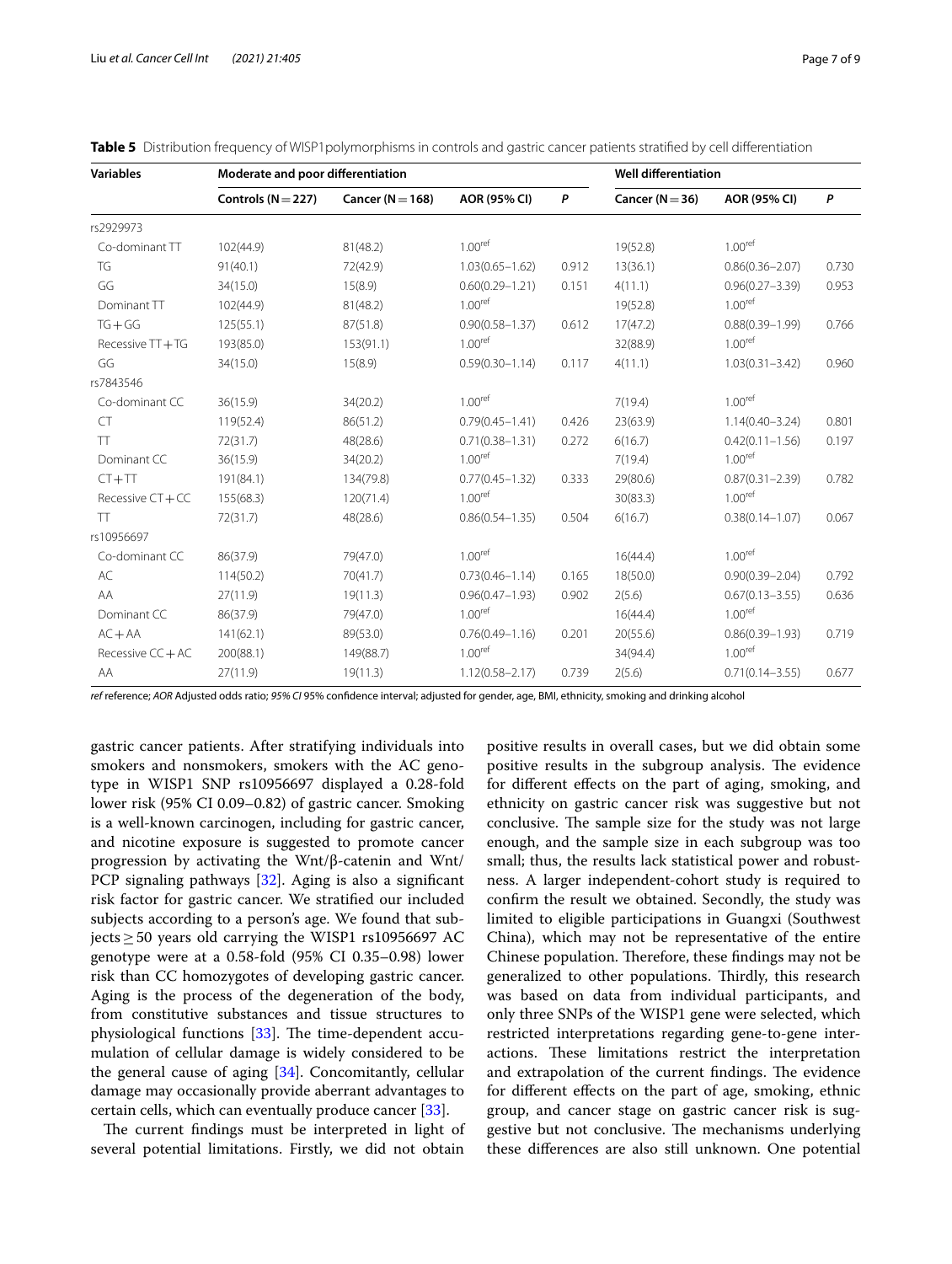explanation may be the limited study numbers. After we stratifed our population by age, smoking status, ethnic group, and cancer stage, the sample size grew smaller in each subgroup. Thus, the results lack statistical power and robustness. It would be interesting to identify more validation cohorts from other regions and more SNPs in the WISP1 gene and thus investigate their associations with gastric cancer risk.

# **Conclusions**

Overall, we could not identify a signifcant association between WISP1 SNPs rs2929973, rs7843546, and rs10956697 and gastric cancer risk. However, our results suggest that a subset of subjects may be afected, including patients with  $\geq$  50 years old carrying the AC genotype of rs10956697, smoking patients carrying the AC or AC+AA genotype of rs10956697, Han people carrying the CT or TT genotype of rs7843546, and stage I/II gastric patients carrying  $TT$  and  $CT+TT$  genotype of rs7843546. All these polymorphisms were, for the frst time, discovered to represent a signifcantly reduced risk of gastric cancer. Replication in further epidemiologic studies and functional analyses is warranted to confrm these fndings.

#### **Abbreviations**

BMI: Body mass index; CI: Confdence interval; OR: Odds ratio; PCR-RFLP: Polymerase chain reaction-restriction fragment length polymorphism; SNP: Single-nucleotide polymorphism; WISP1: WNT1-inducible signaling pathway protein-1.

# **Supplementary Information**

The online version contains supplementary material available at [https://doi.](https://doi.org/10.1186/s12935-021-02116-2) [org/10.1186/s12935-021-02116-2](https://doi.org/10.1186/s12935-021-02116-2).

<span id="page-7-12"></span><span id="page-7-11"></span>**Additional fle 1.** Distribution frequency of WISP1polymorphisms in controls and gastric cancer patients stratifed by age.

<span id="page-7-13"></span>**Additional fle 2.** Distribution frequency of WISP1polymorphisms in controls and gastric cancer patients stratifed by smoking status.

<span id="page-7-14"></span>**Additional fle 3.** Distribution frequency of WISP1polymorphisms in controls and gastric cancer patients stratifed by gender.

**Additional fle 4.** Distribution frequency of WISP1polymorphisms in controls and gastric cancer patients stratifed by drinking status.

#### **Acknowledgements**

Not applicable.

#### **Authors' contributions**

YLiu performed the experiments and wrote the manuscript. WQ performed the experiments. FZ participated in the statistical analysis. JW and XL participated in the design of the study. YLu and XQ conceived of the study, and participated in its design and coordination and helped to draft the manuscript. All authors read and approved the fnal manuscript.

#### **Funding**

This study was supported by Self-fnancing Scientifc Research Subject of Guangxi Health Department (Z20200085; Z20210158).

#### **Availability of data and materials**

The datasets supporting the conclusions of this article (are) included within the article and its additional fles.

#### **Declarations**

#### **Ethics approval and consent to participate**

All procedures performed in studies involving human participants were in accordance with the ethical standards of the institutional and/or national research committee and with the 1964 Helsinki declaration and its later amendments or comparable ethical standards. Informed consent was obtained from all individual participants included in the study.

#### **Consent for publication**

This manuscript is approved by all authors for publication.

#### **Competing interests**

The authors declare that they have no confict of interest.

#### **Author details**

<sup>1</sup> Department of Clinical Laboratory, The First Affiliated Hospital of Guangxi Medical University, Nanning, Guangxi, China. <sup>2</sup> Department of Clinical Laboratory, The Second Affiliated Hospital of Guangxi Medical University, Nanning, Guangxi, China. <sup>3</sup> Medical Equipment Department, The First Affiliated Hospital of Guangxi Medical University, Nanning, Guangxi, China.

Received: 19 April 2021 Accepted: 26 July 2021 Published online: 30 July 2021

#### **References**

- <span id="page-7-0"></span>1. Sung H, Ferlay J, Siegel RL. Global cancer statistics 2020: GLOBOCAN estimates of incidence and mortality worldwide for 36 cancers in 185 countries. CA Cancer J Clin. 2021. <https://doi.org/10.3322/caac.21660>.
- <span id="page-7-1"></span>2. International Agency for Research on Cancer. The global cancer observatory. Cancer today. <http://gco.iarc.fr/>. Accessed 8 Apr 2021.
- <span id="page-7-2"></span>3. Klingelhöfer D, Braun M, Schöfel N, Brüggmann D, Groneberg DA. Gastric cancer: bibliometric analysis of epidemiological, geographical and socio-economic parameters of the global research landscape. Int J Health Policy Manag. 2020. [https://doi.org/10.34172/ijhpm.2020.29.](https://doi.org/10.34172/ijhpm.2020.29)
- <span id="page-7-3"></span>4. Plummer M, Franceschi S, Vignat J, Forman D, de Martel C. Global burden of gastric cancer attributable to *Helicobacter pylori*. Int J Cancer. 2015;136(2):487–90. <https://doi.org/10.1002/ijc.28999>.
- <span id="page-7-4"></span>5. Hooi JKY, Lai WY, Ng WK, Suen MMY, Underwood FE, Tanyingoh D, Malfertheiner P, Graham DY, Wong VWS, Wu JCY, et al. Global prevalence of *Helicobacter pylori* infection: systematic review and meta-analysis. Gastroenterology. 2017;153(2):420–9. [https://doi.org/10.1053/j.gastro.](https://doi.org/10.1053/j.gastro.2017.04.022) [2017.04.022](https://doi.org/10.1053/j.gastro.2017.04.022).
- <span id="page-7-5"></span>6. Kidd M, Lastovica AJ, Atherton JC, Louw JA. Heterogeneity in the *Helicobacter pylori* vacA and cagA genes: association with gastroduodenal disease in South Africa? Gut. 1999;45(4):499–502. [https://doi.org/10.1136/](https://doi.org/10.1136/gut.45.4.499) [gut.45.4.499.](https://doi.org/10.1136/gut.45.4.499)
- <span id="page-7-6"></span>7. Maiese K. WISP1: clinical insights for a proliferative and restorative member of the CCN family. Curr Neurovasc Res. 2014;11(4):378–89. [https://doi.](https://doi.org/10.2174/1567202611666140912115107) [org/10.2174/1567202611666140912115107.](https://doi.org/10.2174/1567202611666140912115107)
- <span id="page-7-7"></span>8. Berwick DC, Harvey K. The regulation and deregulation of Wnt signaling by PARK genes in health and disease. J Mol Cell Biol. 2014;6(1):3–12. <https://doi.org/10.1093/jmcb/mjt037>.
- <span id="page-7-8"></span>9. Gurbuz I, Chiquet-Ehrismann R. CCN4/WISP1 (WNT1 inducible signaling pathway protein 1): a focus on its role in cancer. Int J Biochem Cell Biol. 2015;62:142–6. <https://doi.org/10.1016/j.biocel.2015.03.007>.
- <span id="page-7-9"></span>10. Jia S, Qu T, Feng M, Ji K, Li Z, Jiang W, Ji J. Association of Wnt1-inducible signaling pathway protein-1 with the proliferation, migration and invasion in gastric cancer cells. Tumour Biol. 2017;39(6):1010428317699755. <https://doi.org/10.1177/1010428317699755>.
- <span id="page-7-10"></span>11. Zhang LH, Wang Y, Fan QQ, Liu YK, Li LH, Qi XW, Mao Y, Hua D. Up-regulated Wnt1-inducible signaling pathway protein 1 correlates with poor prognosis and drug resistance by reducing DNA repair in gastric cancer.